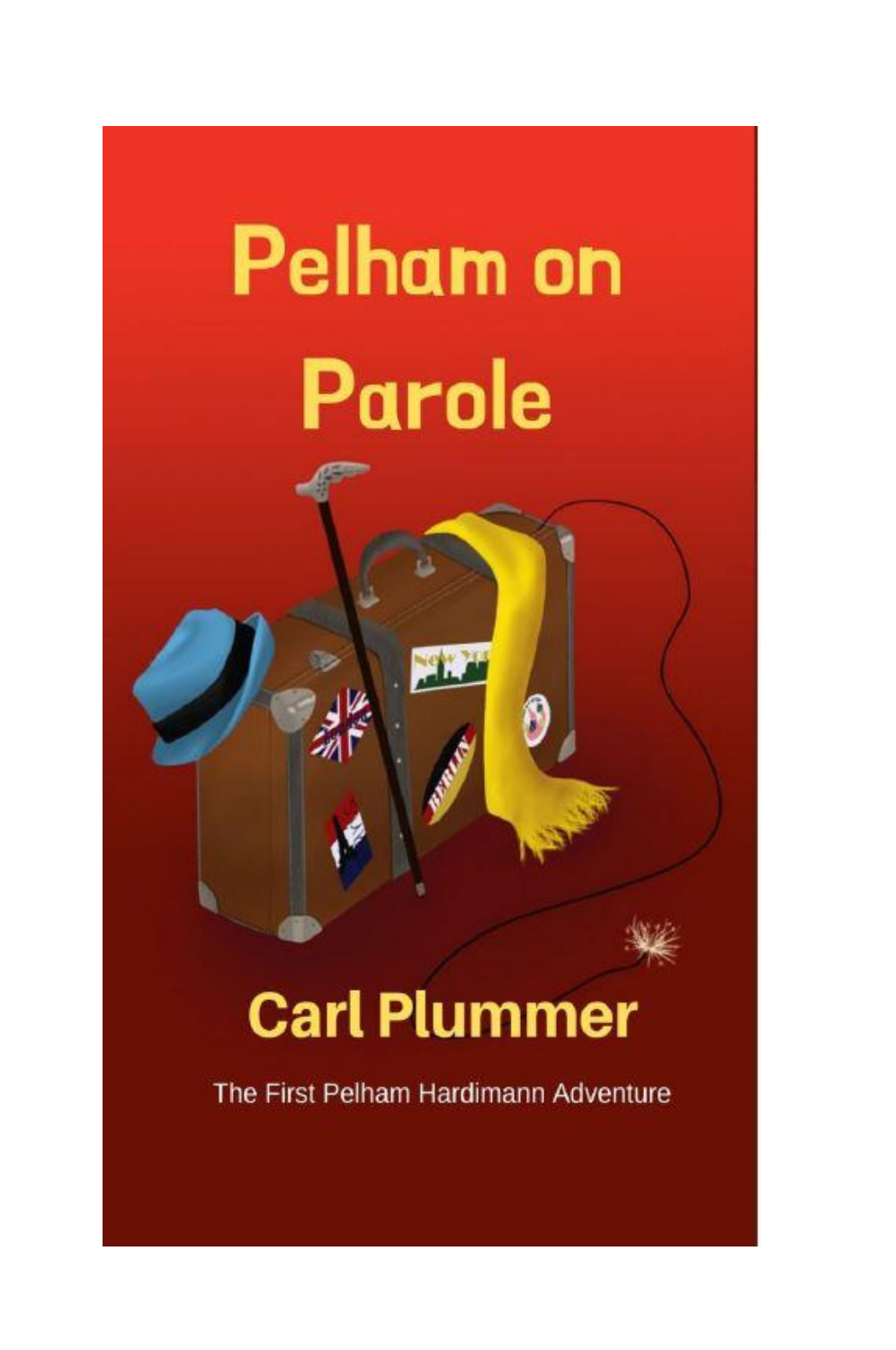Pelham on Parole

**by**

Carl Plummer

**DREAMING BIG PUBLICATIONS**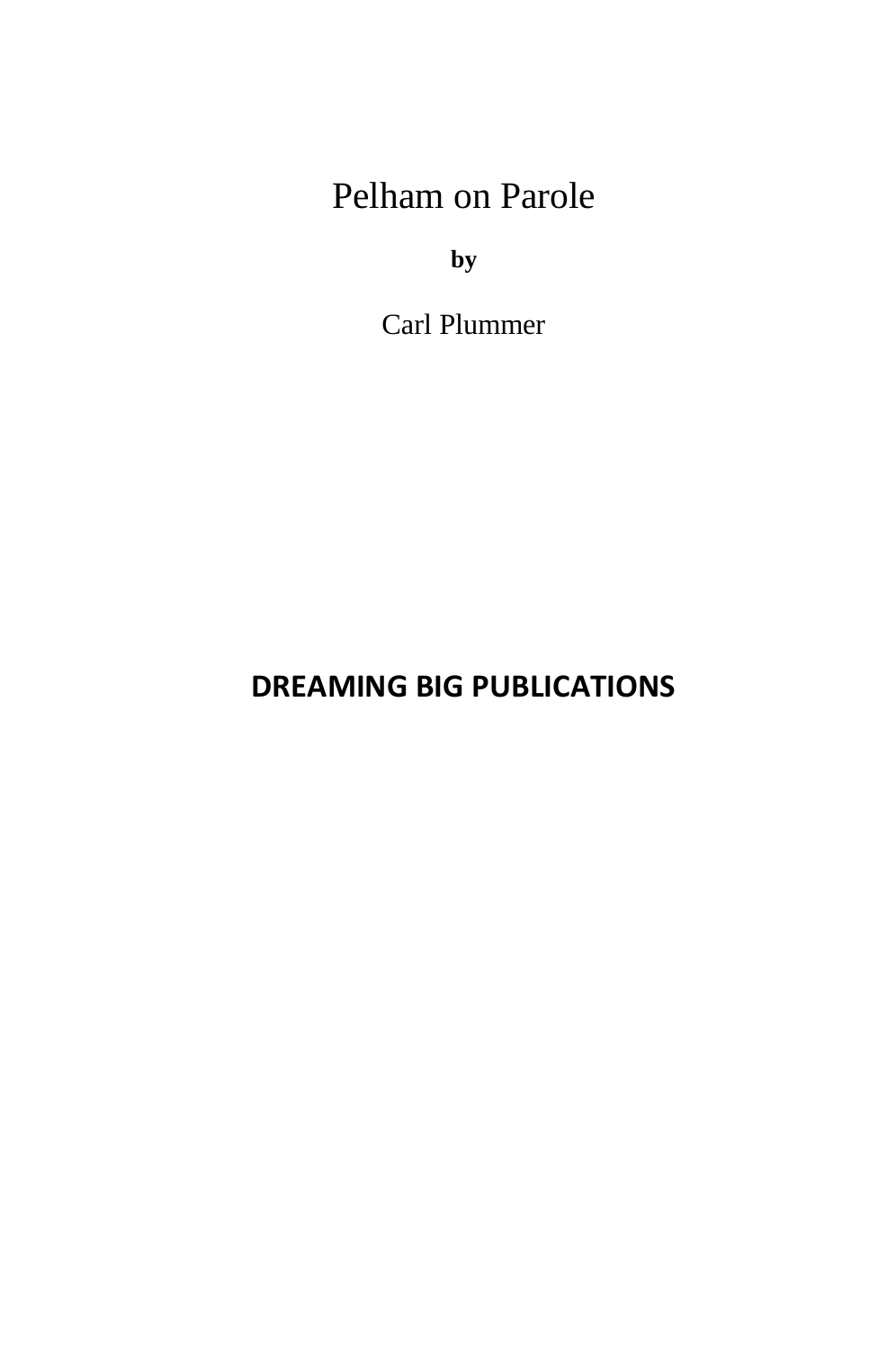Failure is unthinkable. Failure is unforgivable.

Failure is not an option. Failure is highly likely.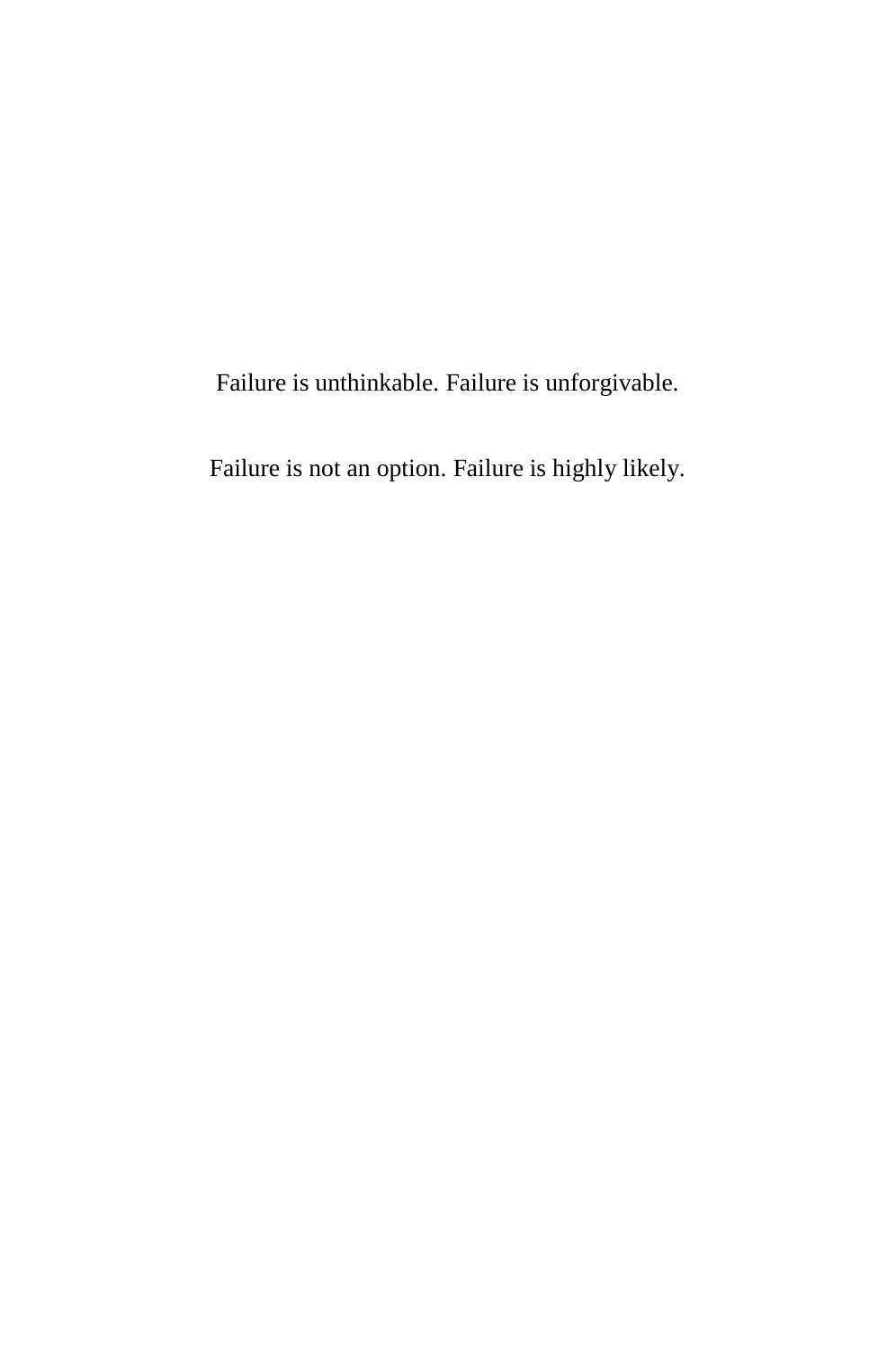#### **CONTENTS**

- 1. Greta
- 2. After that Strange Release in The Spring Of 1939
- 3. From a Body in The Barn…
- 4. …to a Baby in The Bathwater
- 5. Some Autobiography and The Letter
- 6. Home, and The Soiled Persian
- 7. A New Sidekick and the Obligatory Broad
- 8. Concatenations and Conflagrations
- 9. Interrogation, Kedgeree, and The Off
- 10. The Four Oarsmen
- 11. Dolly Orbs
- 12. Stranglers on ATrain
- 13. A Suit and ASuite
- 14. The Suit in The Suite
- 15. An Interlude
- 16. Manifestations
- 17. Crises, and Trouble Down Below
- 18. Don't Shoot Him; He's Only the Piano Player
- 19. On Considering the Three
- 20. You can Swim but You can't Hide
- 21. Home Truths
- 22. That Sinking Feeling and The Normandy Landings
- 23. French Leave
- 24. The Hammer Blow
- 25. Equals
- 26. Dundee Cake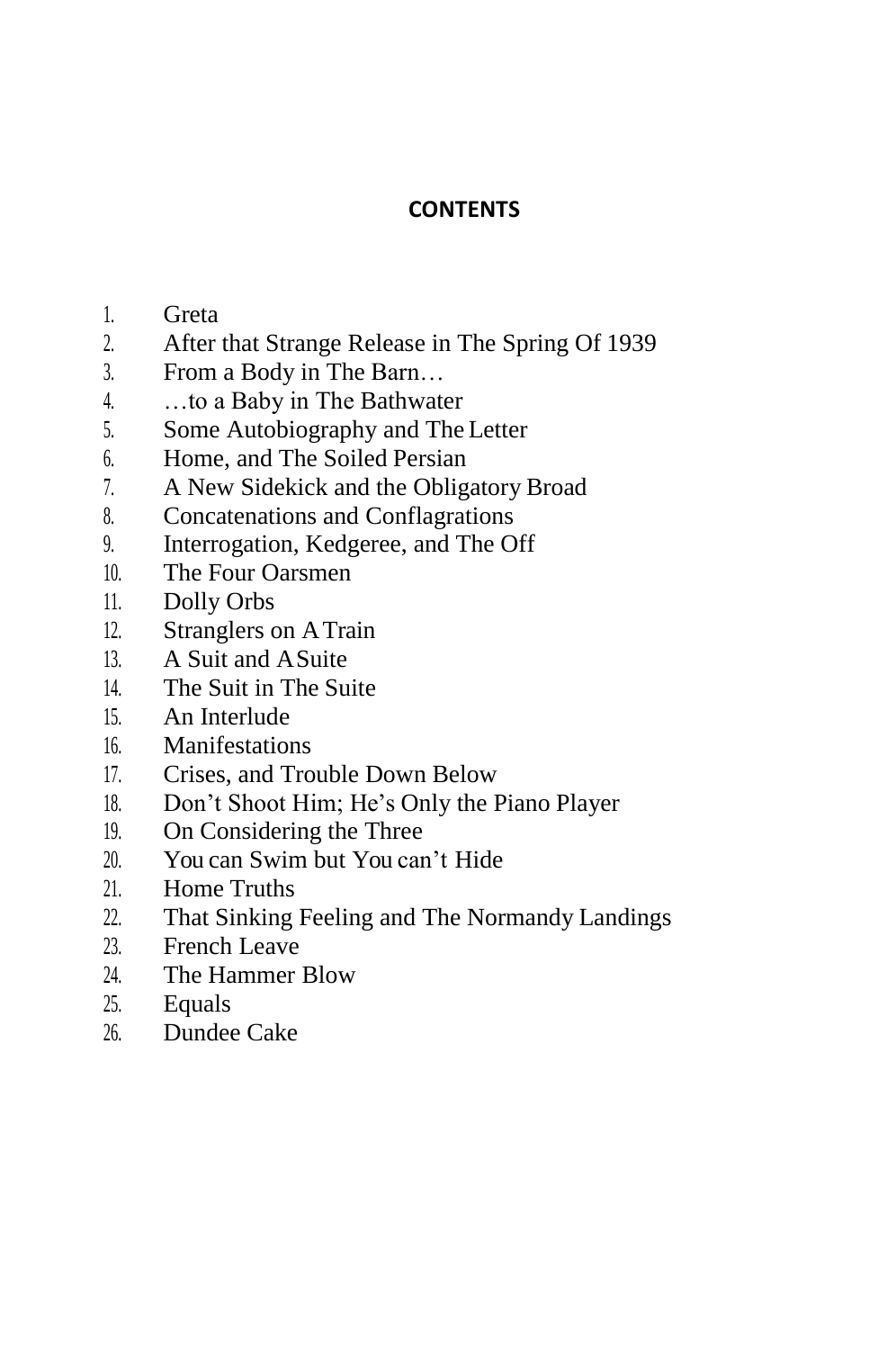### **CHAPTER 1**

## **Greta**

"This stuff is dynamite."

"That good, is it?"

"No, Hardy, it's dynamite."

Dan unrolled the newspaper wrapping; I think it was the *Daily Mirror*, a parcel not unlike one keeping warm a hearty serving of haddock and chips with extra malt vinegar, and bits.

I croaked, "Dynamite?"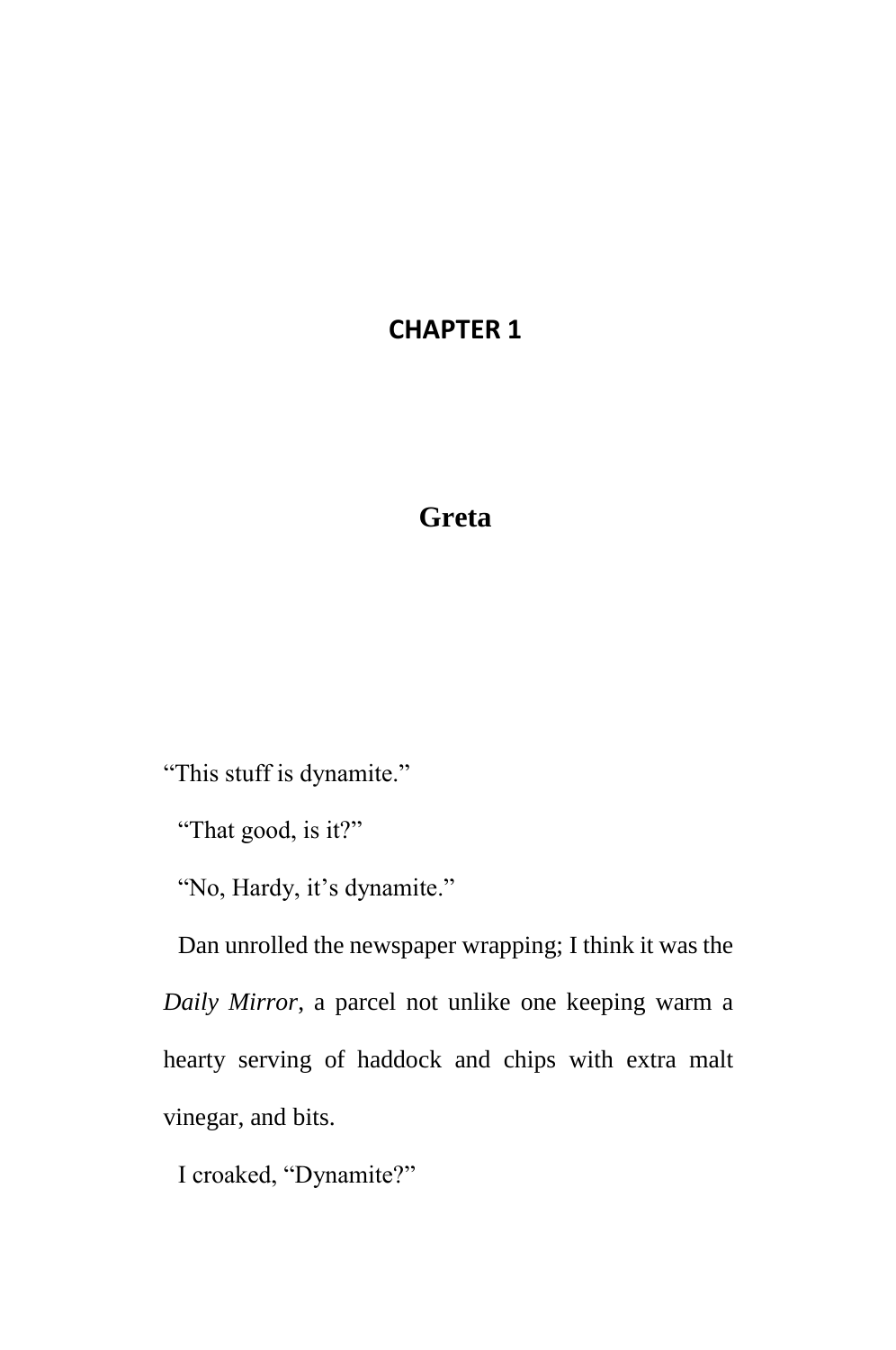He selected an explosive tube, complete with fuse, as his eyebrows squeezed in to touch. I waited for him to growl. He growled. "It ain't sticks of bleedin' Blackpool rock, is it?"

"Dan," I continued in what I hoped was a mollifying tone, "all you'll be able to do is blow the cell door off. The window is not an option…" I wavered a moment before continuing. My cow-pie-eater of a cell mate commanded a certain amount of verbal tiptoeing. "We're four floors up. Only blowing the doors off isn't going to do it. After this door, there are many others."

He tickled his chin with the fuse. "Got more of 'em, loads of 'em, well, six sticks. An old mate worked in a quarry."

I formed a small-talk type of question as I envisaged my limbs and organs plastering the grey and cream painted bricks of our little cell. "Worked or laboured?" I inquired. "What I mean is, whistle and flute, a Peckham Rye and a pencil behind the ear, or the arrowed pyjamas and pickaxe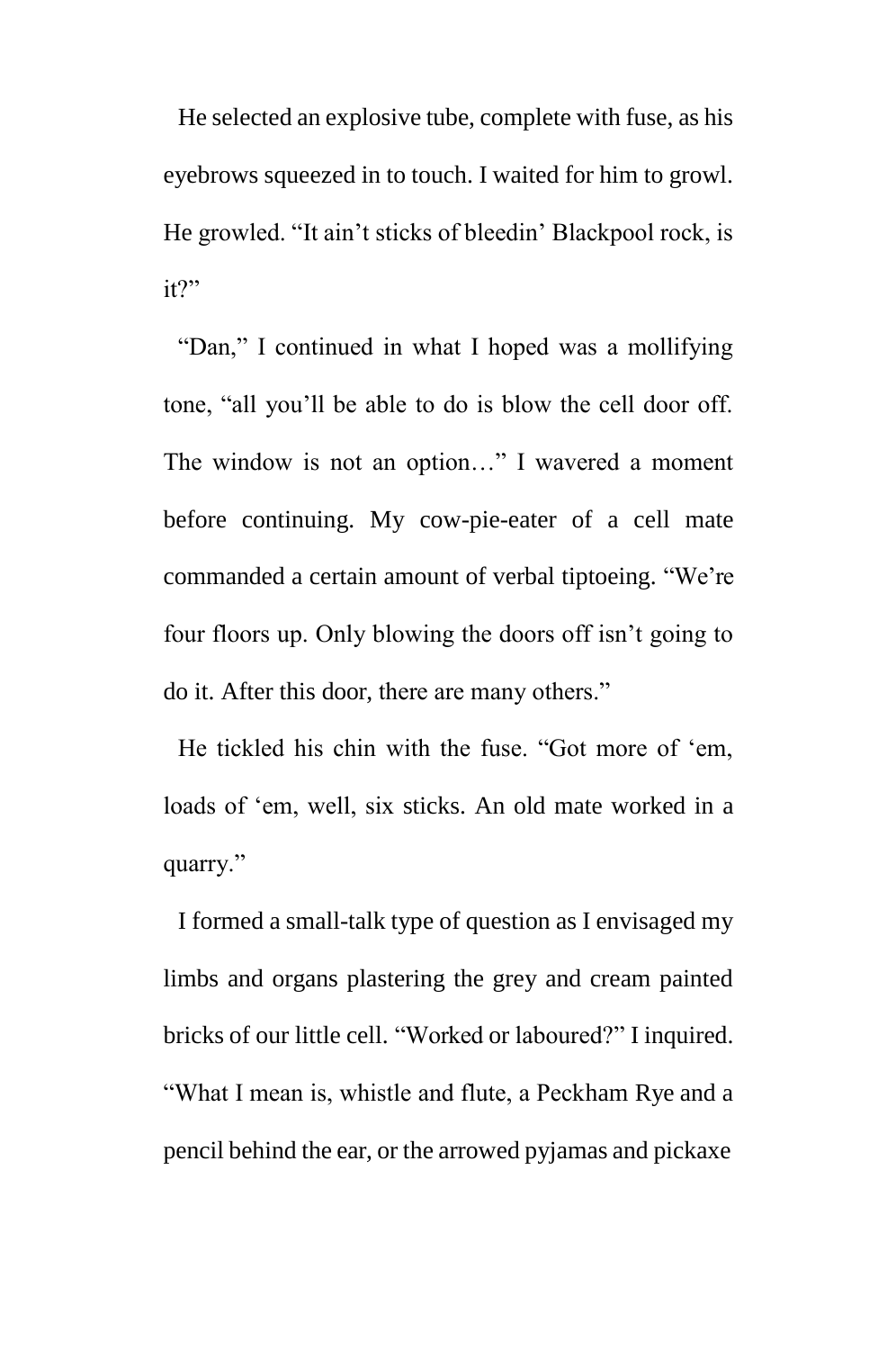in hand?"

Dan leant against the steel door, covering the spy hole with a broad shoulder, and a very broad shoulder it was indeed. My cell mate had the physique and aura that, if down by a Rocky Mountain stream, would persuade a grizzly bear to hand over the prize salmon and slink off into the woods, happy to fish and feed another day. "He was my mate. Done ten years, done his time. Now he's 'elping me be a free man, an' I am gonna be a free man. Don't you wanna be free?"

"Not so many months stretching ahead of me, old chap," I said. "I've got less than a year left to do…keeping my nose clean…being a first timer and all that…I'm nearly done."

He pointed with the stick of dynamite. "I gotta see 'er."

I turned to view, for the thousandth time since my incarceration in the summer of 1938, the curly-cornered photograph above Dan's bunk. There, in black and white, with sultry eyes shadowed by glossy blonde hair was the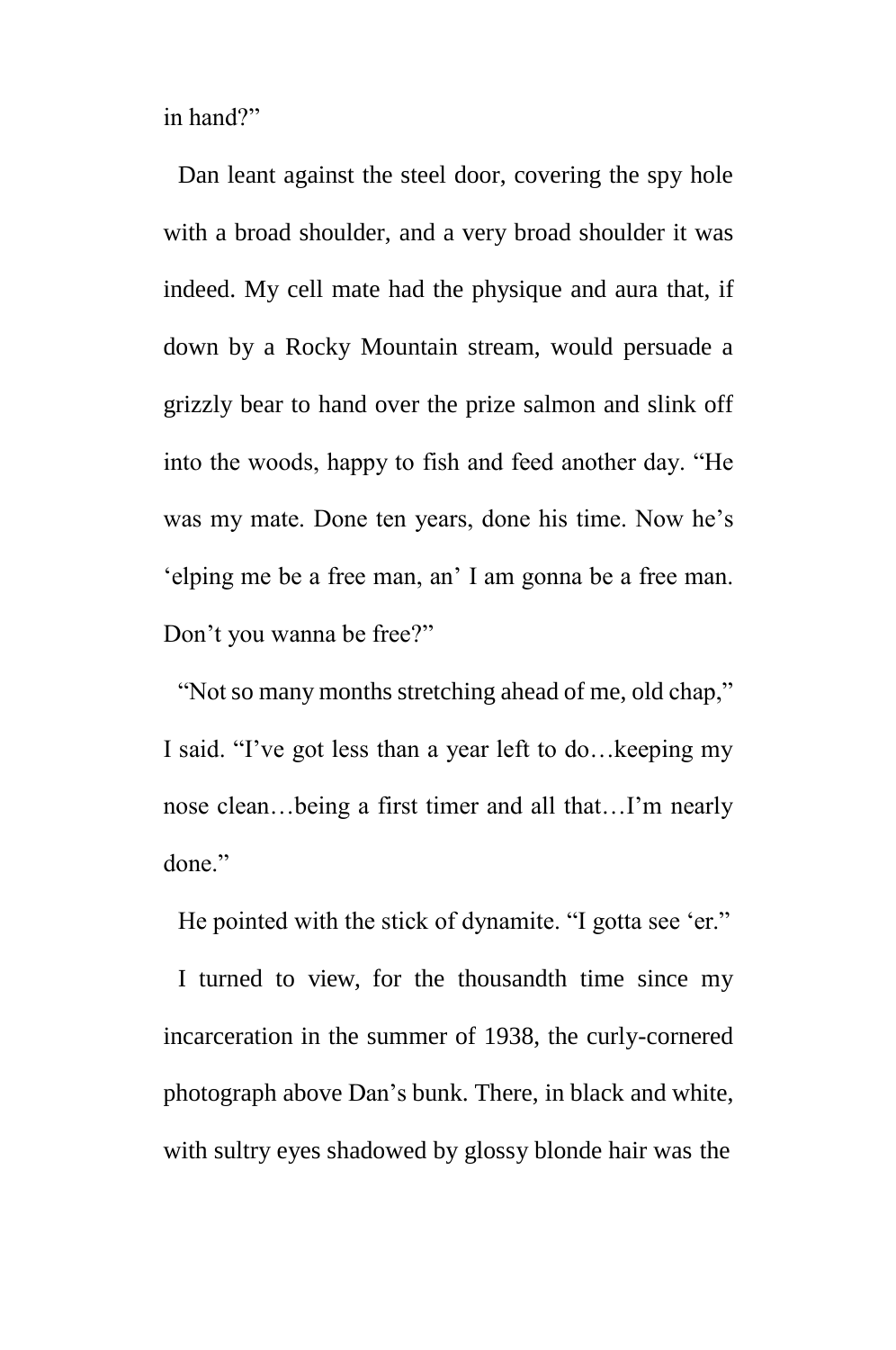woman from *The Kiss*. I faced him once more, feeling my heart sink. I'm sure you'll agree, there's nothing worse than trying to reason with the lovelorn; it is an endless highway of listening and nodding until you wish the poor blighter would gallop off to Beachy Head and finish it all: once and for all.

That said, I am prone to lend a keen ear to a man in need. I tried once more. "Dan," I implored, "you arrived with that photograph nearly ten years ago. You've only another five to do. Don't go and spoil it. Tot up your years of good behaviour and…you know she wants to be alone."

"I must see her, now, and if I can't see 'er..."

"Come on, Dan," I said, still venturing with my mollification of his ire and hunger for freedom. "All this for a woman who doesn't know you, won't want to see you, doesn't want to see anybody?"

"That's as maybe, Hardy," he said with another wave of the dangerous sticks. "I've waited long enough. I'll get to see her if it's the last thing I do, that's after I've seen…"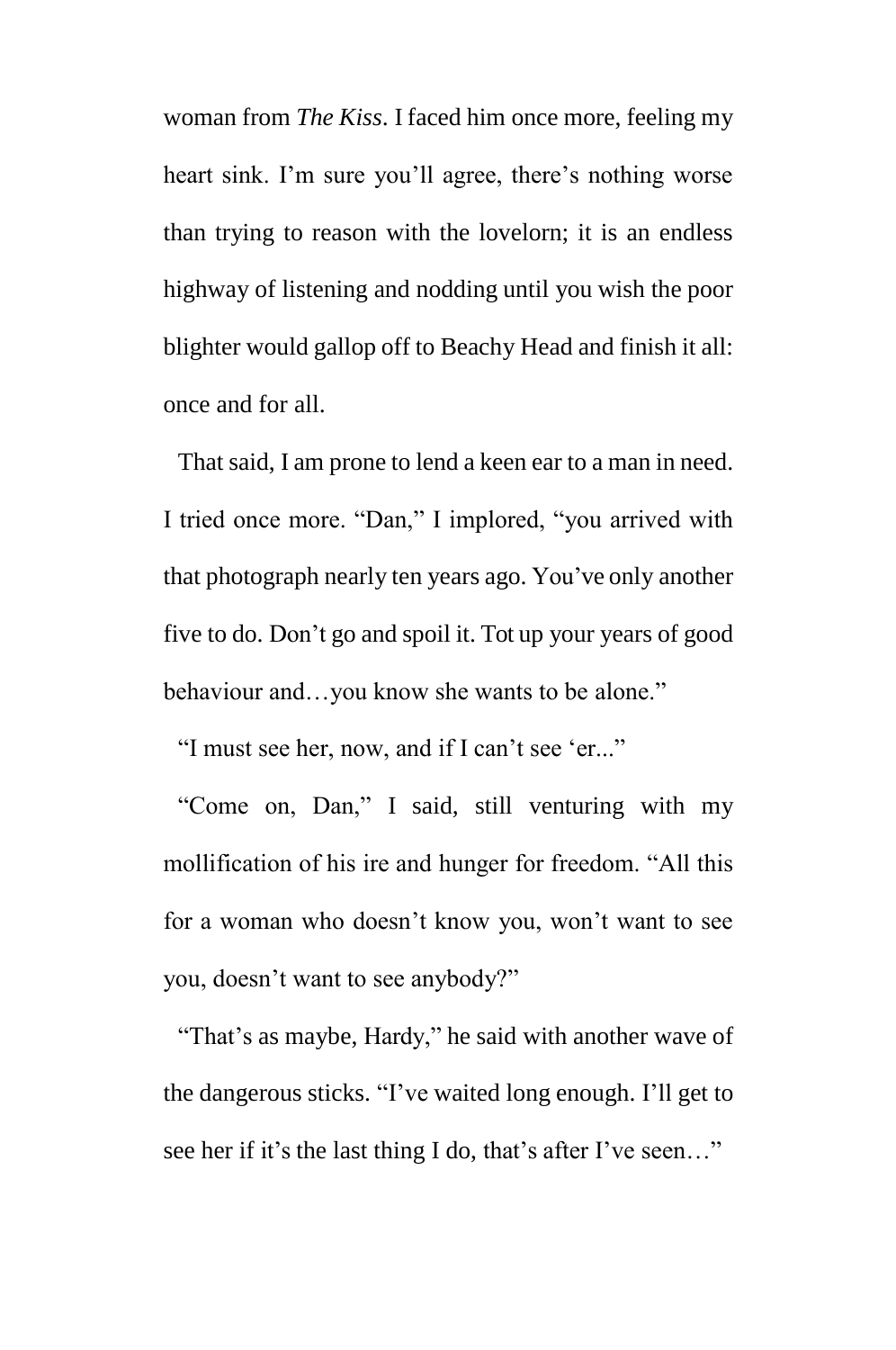"Your dear, grey-haired old mother?"

Dan stiffened. His eyes narrowed as his fist tightened its grip on the dynamite. "No, not my grey-haired…she hasn't got grey hair. Not the last time I saw her, anyway." "Oh," I said. An 'Oh' in these situations is not much to say, I'll admit. Dear reader, and welcome to you, let me explain. As you get to know your hero – Pelham Hardimann – you will understand my keenness to keep emotions at bay. Best to avoid such things, be they filial, maternal, or worse, the going gloopy and weak at the knees over a set of high cheekbones, dainty ankles, and a slim waist. You won't find such fault with me. Back to the matter in hand…in Dan's hand. "I know," I said. "You were diddled, stitched-up by your gang members. They ran off with all the loot?"

"No, it wasn't them what stitched me up. It was Quill?" I am rarely one to take a step back, but I took a step back. "Quill? Detective Inspector Quill?"

"Yeah, Quill. He got me banged up for something I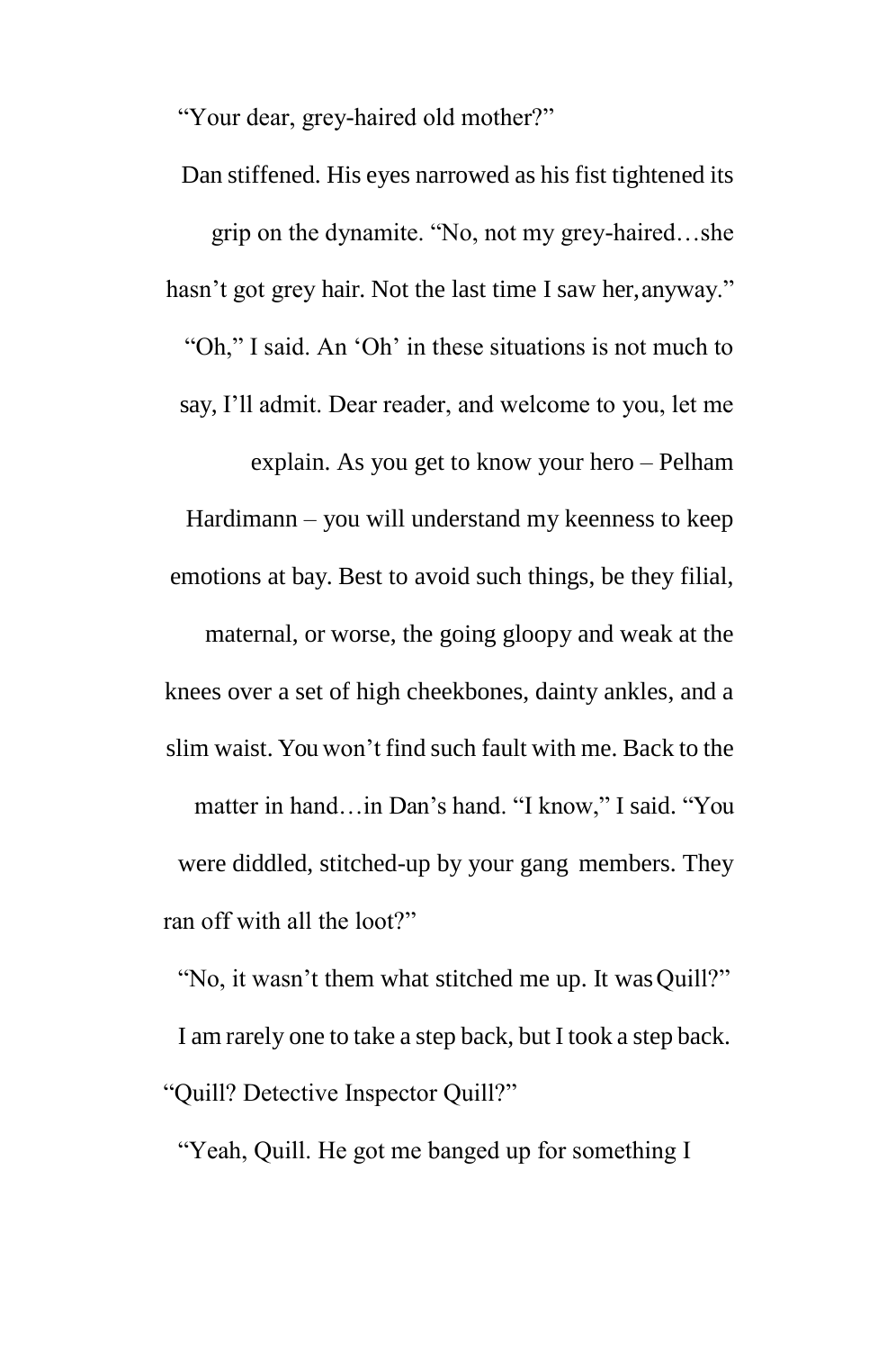didn't do."

"Really?" I was tempted to lift an eyebrow of irony or incredulity or some such thing. "Dan, you robbed a Royal Mail train. His Majesty, God bless him, does not take kindly to his subjects messing about with the postal service. From post box to letter box, all mail is property of The Crown."

"He had me up before the beak for robbing a bank. I never robbed a bank. I robbed a train. He had me down for something I didn't do."

"That sounds like Quill," I said.

"So, you know him?"

"You could say that," I said.

"He got you for bank robbing?"

"No, nothing as adventurous. Breaking and entering, with a bit of theft post breaking in."

"Lucky for you he didn't pin bank robbing on you," said Dan. "I mean, you send people to prison for something they've done, something they is guilty of, not something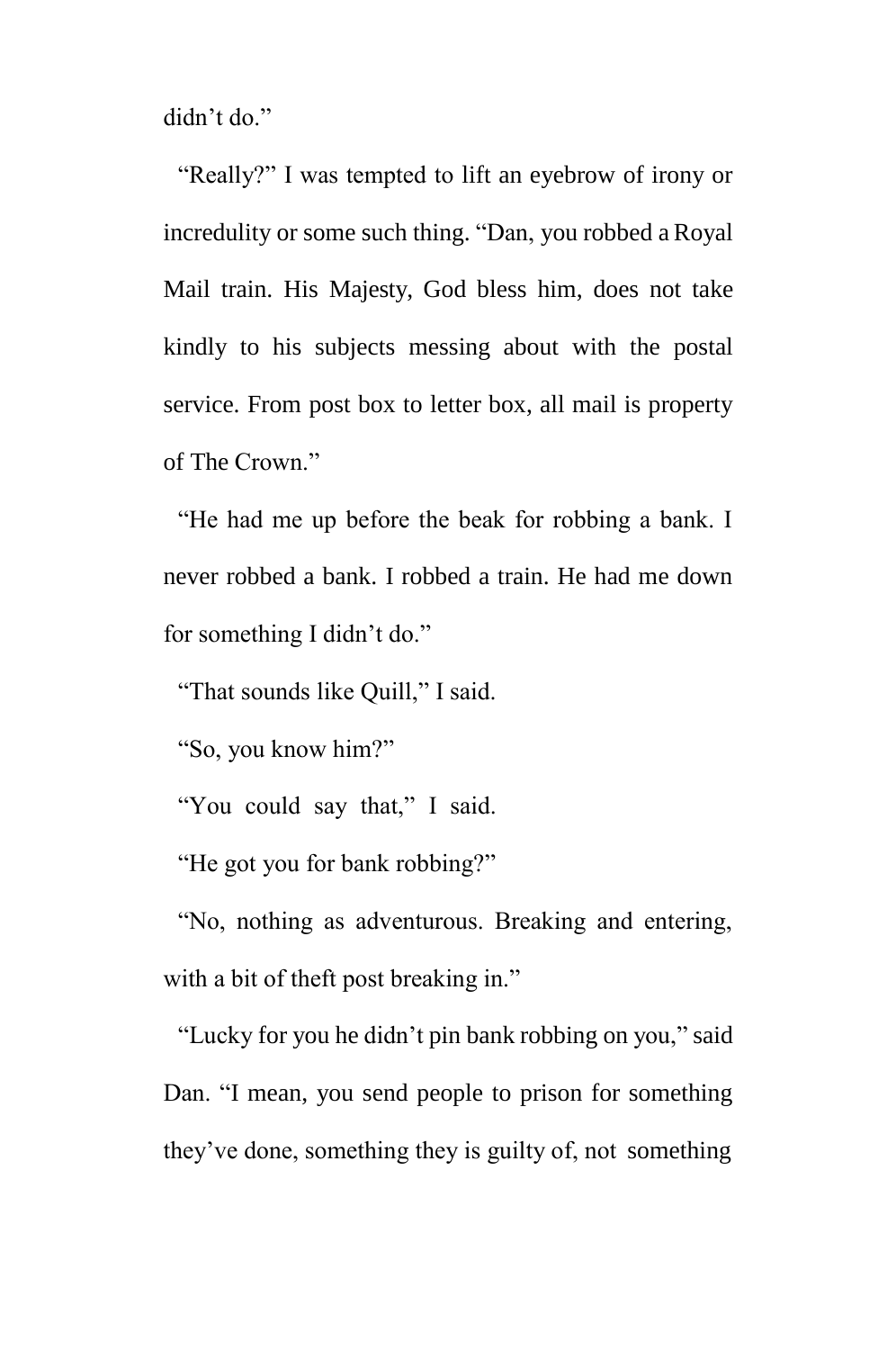they ain't done. That's how the law works."

"That's how it's supposed to work, Dan, yes. I'll see you right on that one."

"Bet he tried something…good for his clean-up rate and getting promotion."

"Well, I think he made sure another couple of months was added, for my smacking him in the mouth."

"You should've strangled the bastard."

"A bit much, don't you think?"

"Not for me, Hardy." He poked the sticks of dynamite at me. "Strangling his scrawny neck is the first thing I'm gonna do. Then I'm on a boat to America." Another poke with the dynamite. "First things first, eh? We blow down this wall and escape."

"You'll blow us to smithereens," I said, wondering if his torso would offer me enough shelter from the blast.

"I'll be free. Is you in or is you ain't?"

"Well, I'm in and I can't get out, so I suppose I'm…" "In." He pressed a paw against my chest. "My bunk."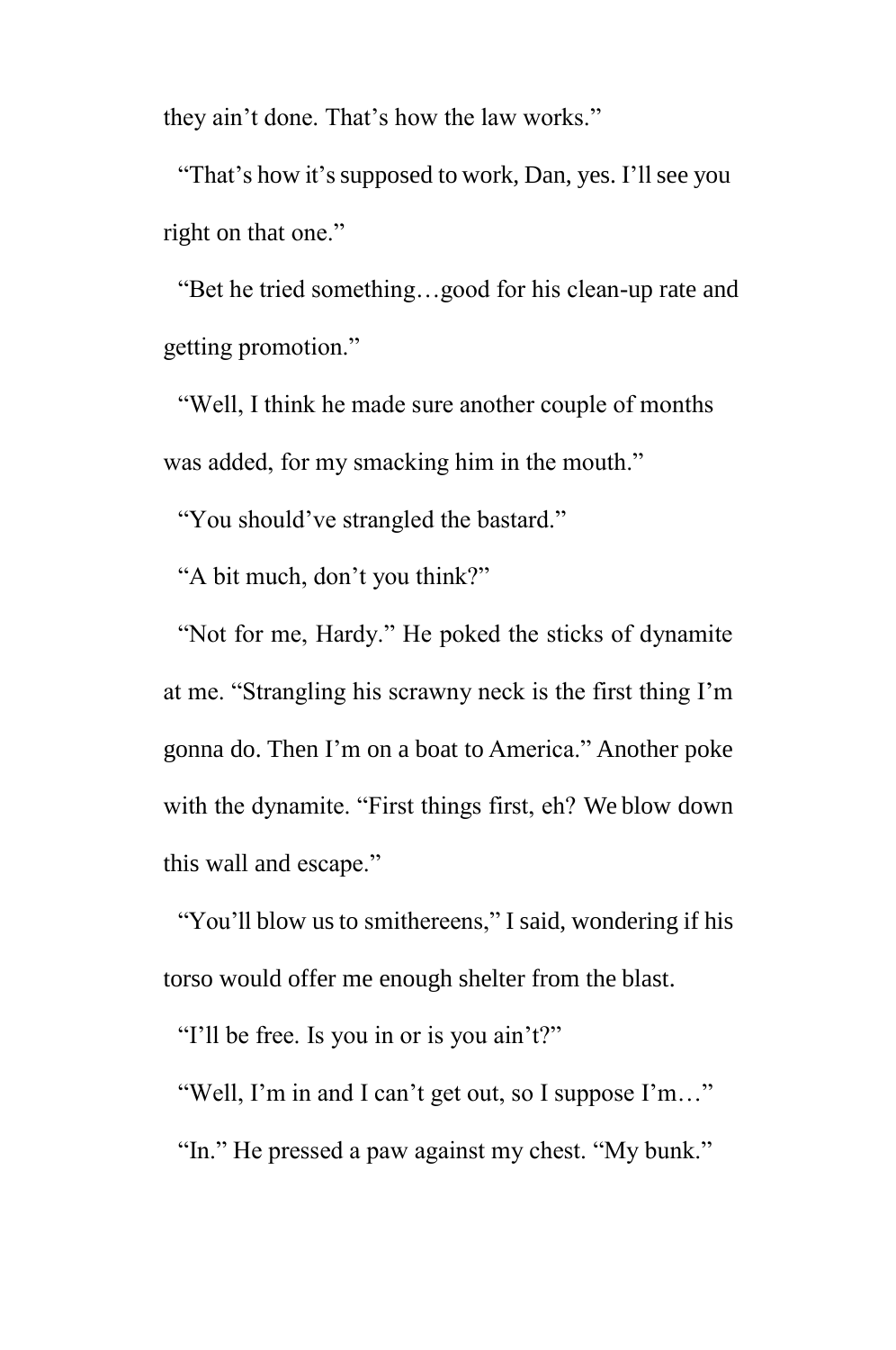"Your bunk?" I asked, considering the idea that sharing a prison cell and slop bucket for such a short timewas no basis for a relationship.

"Get under it." He dug into his overalls and pulled out a box of England's Glory, jammed a finger into the box and selected a match. "Cover yer lug 'oles."

Resigned to the fact that all remonstration was over, I turned to nod goodbye to Greta, went down on my hands and knees then wormed and wriggled my way under Dan's bunk, my nostrils catching the burn of cheap floor cleaner and the mossy waft of damp bed linen. I flattened palms against ears, closed my eyes and said a silent farewell to a friend who had impossible yearnings for a better place.

After the shuddering, the smack of compressed air and the boom making light work of my improvised ear muffs, I opened my eyes and turned my head to see blustering dust and the snowing of paint flakes laying a gentle cover over the supine and serene mass of my once desperate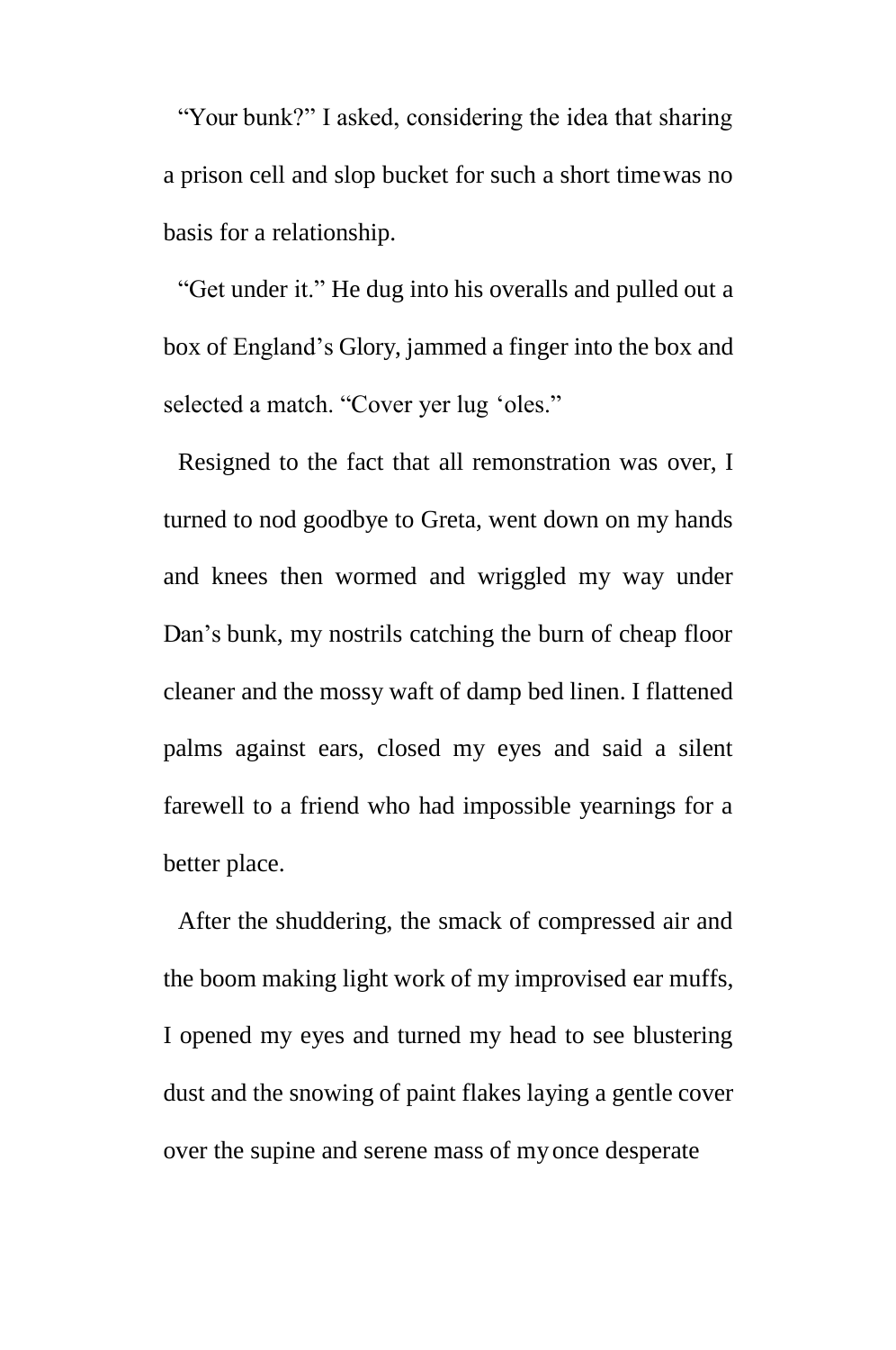friend.

It was perhaps a minute or so before the polished boots and sharply creased shins of a warder arrived. One boot kicked against a flank to test for death, unconsciousness, or heavy sleep.

"Still breathing." Some silence followed. "5271, you in here?"

I edged sideways, stuck my head out from beneath the bunk, jamming an elbow against a boot. "Just about, Mr. Kay," I chirruped, catching the light from the gaping doorway as it glinted against the warder's necklace of keys.

"Get out of there."

"If you could just…"

"Come on, 5271, up you get," came the reply as the boots inched back to leave me the minimum of space in which to slither out and render the back of my head a nasty smack from the rusted frame of Dan's bunk.

It was about thirty seconds before I could stand up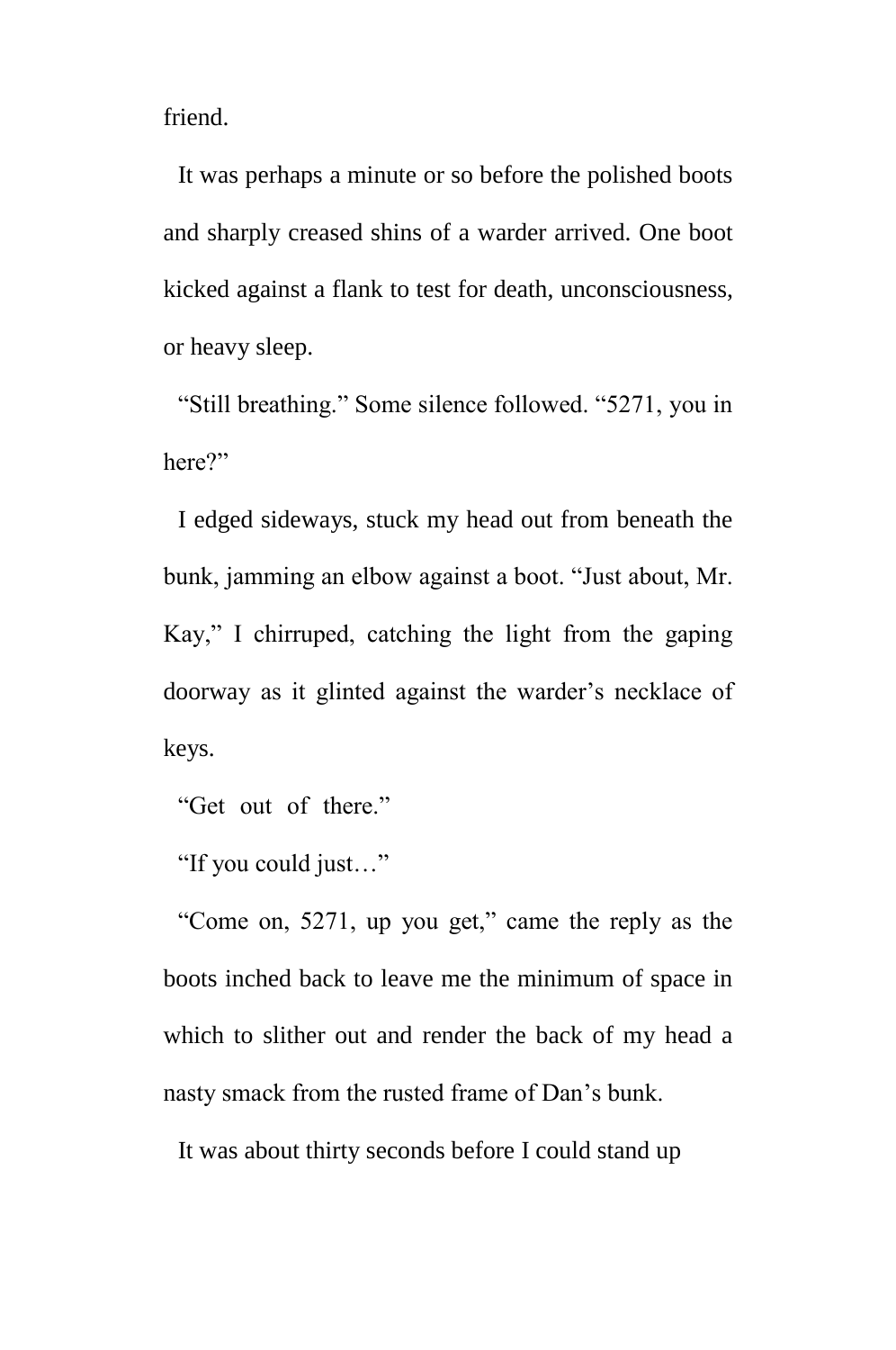straight and peer into the eyes of Mr. Kay, a man who had that pinched face of a fellow suffering a shard of peanut cutting into a gum.

"I couldn't stop him, Mr. Kay. He was determined."

The warder looked down to the slumbering figure at his feet. "You should have stopped him, should have called for assistance, 5271. Bloody fool."

I thought the accusation a little stern. "I spent some time talking him out of it…"

"Bloody talking is all you're bloody good for, 5271." "But…"

"Wouldn't surprise me if you put him up to it. Just the sort of thing a chinless, smooth-talking upper-class twit and twister like you would…this poor old dimwit…"

"Steady on," I exclaimed. I felt judgement on my cell mate a little premature and unfair; he was in no position to defend himself, or me for that matter. As for the upperclass twit thing, well, it has always been somewhat of a contradiction in terms as far as I'm concerned. After all,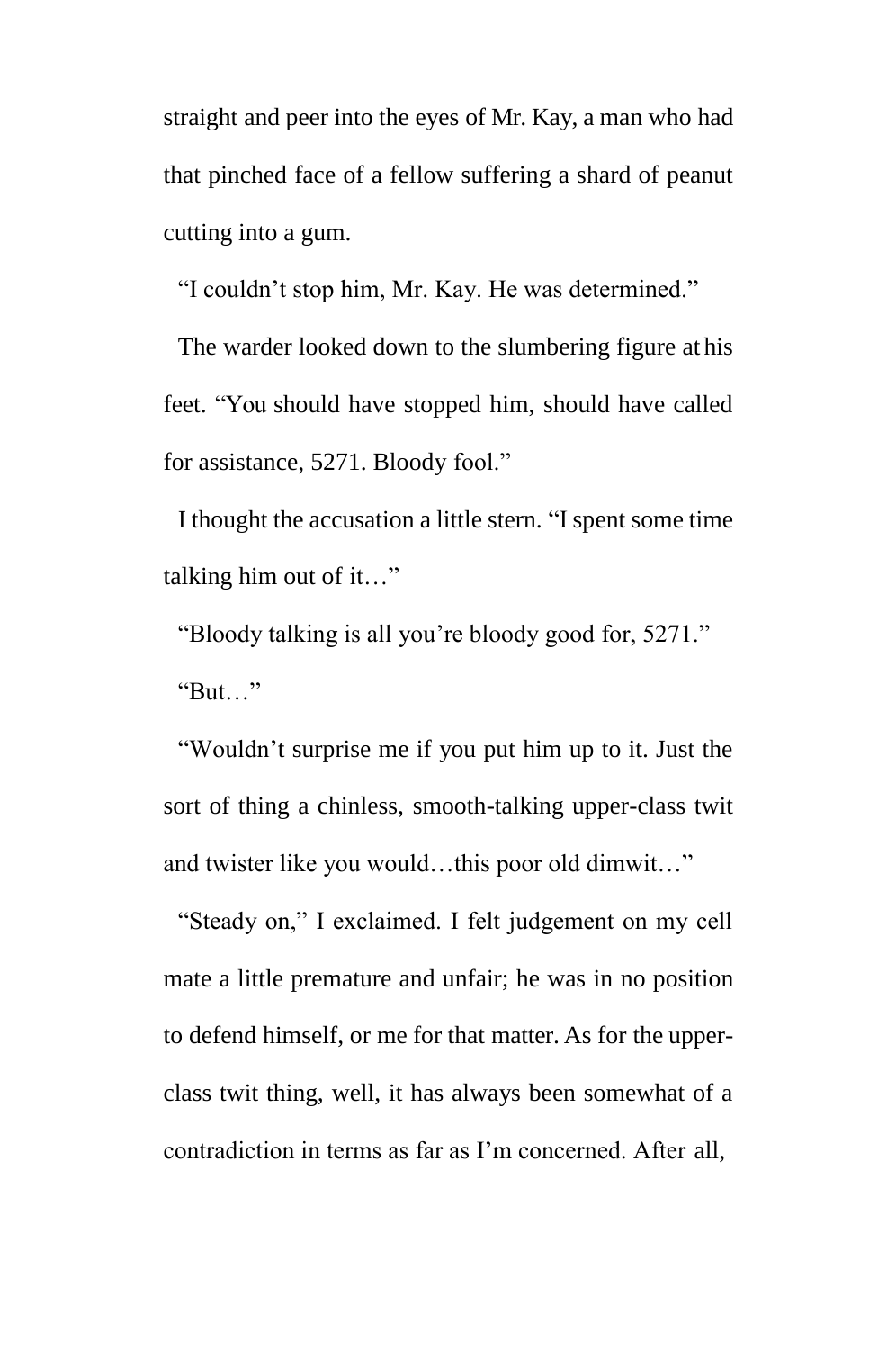were the ruling classes to be such twits, power would swiftly slip through their well-manicured fingers. It hasn't yet. I was keen to put this dialectic across to Mr. Kay,but I thought better of it.

He gave Dan another groan-prompting kick before taking a step towards me, to squint, a hand twirling his keys, somewhat akin to a miffed gunfighter with the sun in his eyes. "I am on the horns of a dilemma, 5271."

"A dilemma?" I asked.

"I would be happy…no, I would be delirious with joy to see you suffering another five years for your part in this…" "My part?"

"Shut it."

"But…"

"Quiet, 5271. I am in no position to question my superiors and *you* do not question *me*. You are out of here." "Out?"

"Shower."

"Of here?"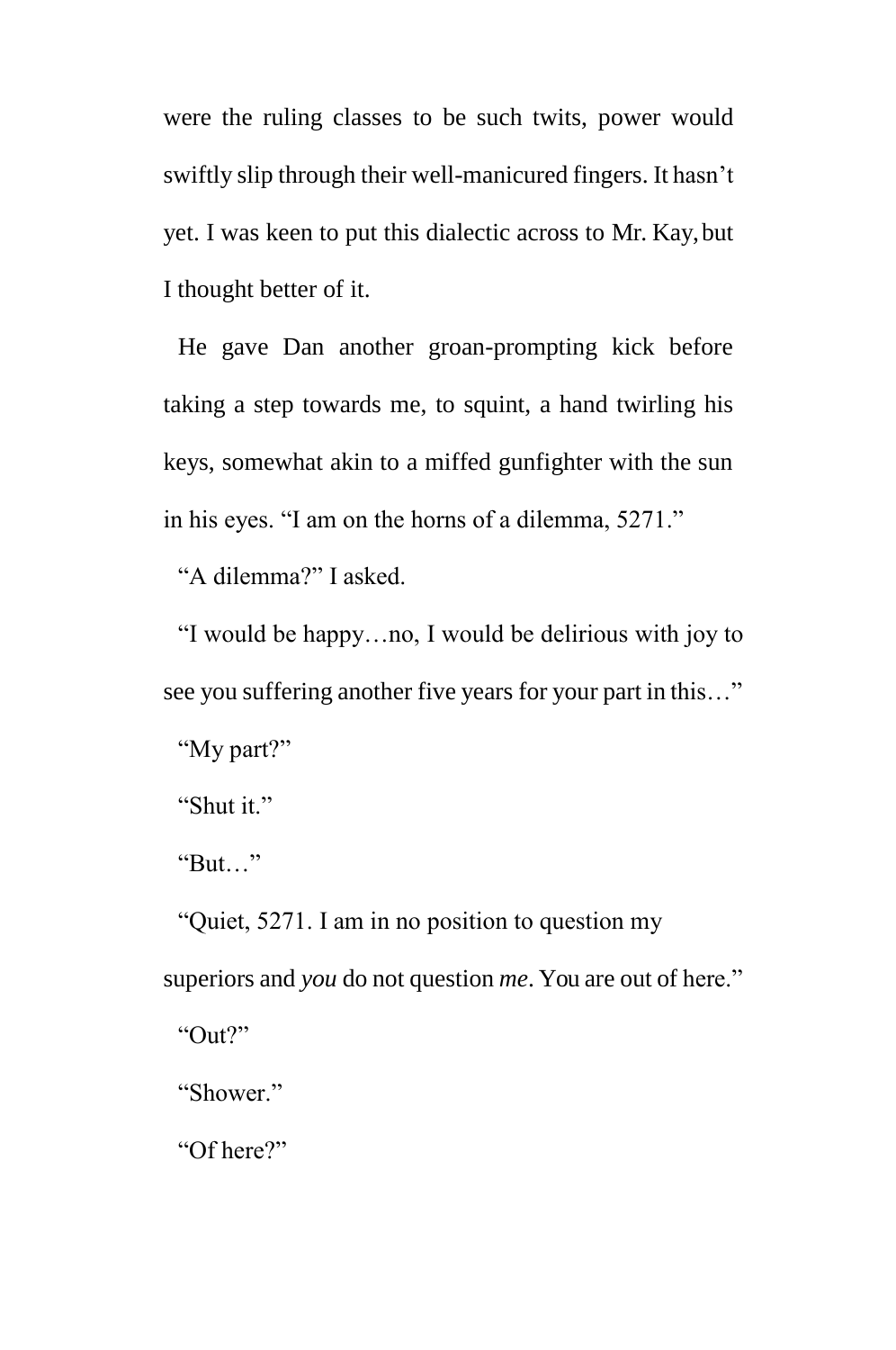"Get cleaned up. Use plenty of soap. Your clothes will be brought here. Say farewell to Dan. Then pick up your belongings…and I do not wish to see you…"

"What about the delirious with joy…?"

"5271. Shut up before I call my superiors and explain your need to be held in the infirmary for a week."

"I'm on parole?"

"Something like that, not that I'd ever trust a word of yours."

"I'm free?"

Mr. Kay was in no hurry to answer. After another cursory check of Dan, he clanked his way across the flattened door of my cell and planted himself on the landing of my wing before doing a smart about turn to offer me a finale of a scowl. "I don't know what this country is coming to, 5271, I really don't."

I was ready to concur, to give one of my hell-in-ahandcart lines. "Well..." I was not allowed to continue.

He sucked in dust-free air. "Just consider this on the